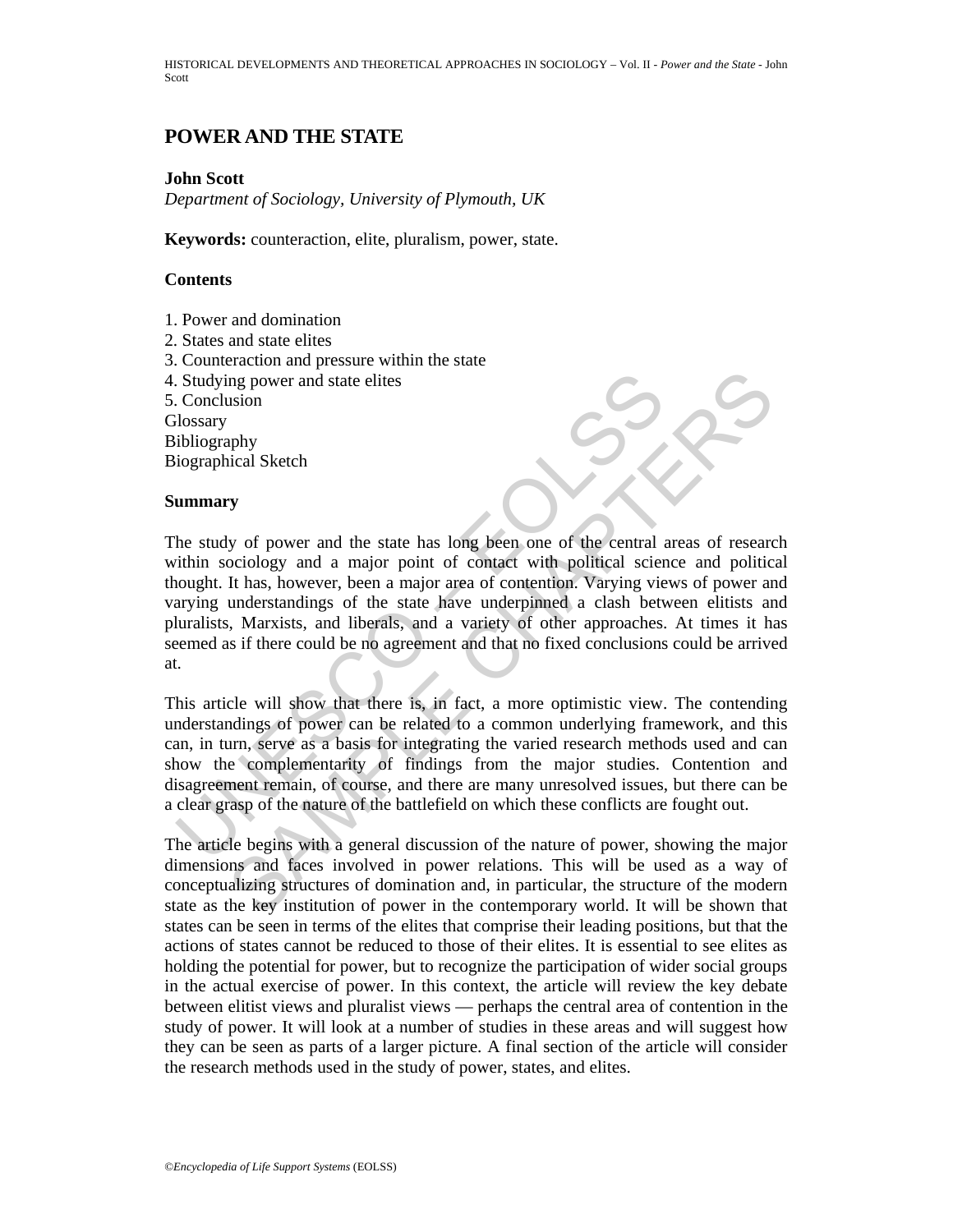## **1. Power and Domination**

In order to find a way through the many contentious issues raised in discussions of power it is useful to return to some basic distinctions made in the work of Max Weber. Although these issues have generated much complex discussion, his basic ideas are very straightforward. Weber saw 'power' (*Macht*) as the possibility for an actor to impose his or her will on others, even in the face of their resistance. At its most general, social power is an actor's intentional use of causal powers to affect the conduct of others. In a power relation, one actor is the 'principal' or paramount agent, while the other is the 'subaltern' or subordinate agent. The principal has or exercises power, while the subaltern is affected by the power of a principal. The power of an actor is a potential that can be realized through action. Although an actor may have power over another because of their superior physique, their access to personal information, or other contingent factors, Weber attached particular importance to structural factors. He held that the power potential is determined by the structurally defined opportunities and capacities available to an actor. The social distribution of resources enhancers or worsens the chances of an actor realizing his or her will in action. Thus, the determinants are systemic and not merely contingent.

ecause of their superior physique, their access to personal inform<br>contingent factors, Weber attached particular importance to structural<br>at the power potential is determined by the structurally defined c<br>apacities availab of their superior physique, their access to personal information, or other access to personal information, or other access procedural factors. He held prover potential is determined by the structurally defined opportunitie The mainstream approach to power, particularly associated with Robert Dahl, Harold Lasswell, and C. Wright Mills, has followed Weber directly and has focused on the actual exercise of power. Its advocates have investigated the exercise of decisionmaking powers in sovereign organizations such as states, business enterprises, universities, and churches. They see power relations as asymmetrical and as organized around the conflicting interests and goals of the participants in these organizations. Because power is fixed in quantity, one agent or group of agents gains at the expense of others, and the focus of attention has to be on the distribution of abilities to secure advantages and promote interests. These mainstream writers stress the complementarity of formal decision-making power and the power inherent in the 'nondecision-making' that occurs when some actors have the power to keep matters out of the decisionmaking process.

A second approach to power has focused on the principal's capacity or potential to do something or to facilitate things. This approach starts out from an investigation of the determinants of power, stressing the institutional and relational structures that constrain actors. This approach is associated with the ideas of Antonio Gramsci, Talcott Parsons, and Michel Foucault, who looked in particular at the cultural construction of power relations in the strategies and techniques through which power is exercised. They saw power as diffused throughout a society rather than concentrated only in sovereign organizations. Foucault, for example, referred to the discursive formation of power through mechanisms of socialization and community building that endow subjects with particular habits and routines of thought and action. The principals in power relations are those who are institutionally 'authorized' to discipline others, but the most effective and pervasive forms of power occur where people have learned to exercise selfdiscipline and so have been socialized as subalterns who conform without the need for any direct action on the part of a principal.

Both approaches to power have provided essential insights, highlighting different but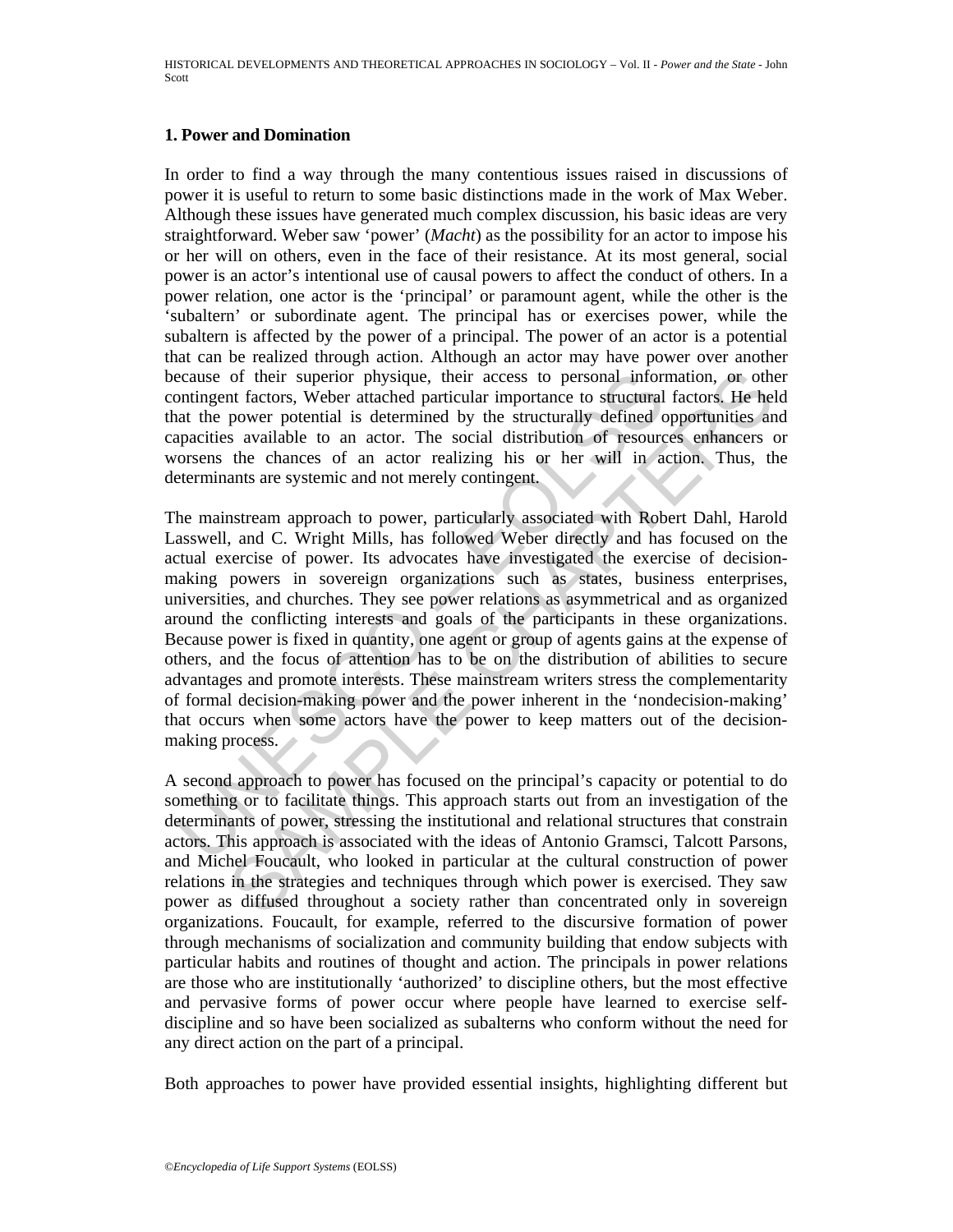complementary processes and mechanisms. A combination of their insights into a more general account of the mechanisms of power can show how the most elementary forms underlie the more complex forms found in states, economic organizations, and other associations, and can provide a useful basis for empirical research.

The most elementary forms of social power are corrective and persuasive influence. Corrective influence occurs where actors take rational, calculative orientations towards each other and use punishments and rewards to affect their actions. Force is corrective influence that uses negative physical sanctions to prevent the actions of subalterns, while manipulation operates through both positive and negative sanctions to influence subaltern decisions. Manipulation typically uses such resources as money, credit, and access to employment. Persuasive influence rests on the use of arguments, appeals, and reasons so as to lead subalterns to believe that it is appropriate to act in one way rather than another. Signification is persuasive influence that operates through shared cognitive meanings, while legitimation operates through shared value commitments. In each case, actors are persuaded that a particular course of action is necessary or emotionally appropriate.

assons so as to lead subalterns to believe that it is appropriate to act i<br>an another. Signification is persuasive influence that operates<br>ognitive meanings, while legitimation operates through shared value<br>ach case, actor ion is to lead subalterns to believe that it is appropriate to act in one way rather. Signification is persuasive influence that operates through shared manimums, while legitimation operates through shared value commitment The elementary forms of power are the building blocks from which more fully developed power relations can be built as structures of what Weber called domination (*Herrschaft*). Domination is that form of power that is structured into stable and enduring social structures, as shown in the diagram. Structured forms of force and manipulation, both operating through constraint and constituting what Weber called 'domination by virtue of a constellation of interests' and Giddens called 'allocative domination'. The distribution of resources determines the constellation of interests experienced by principals and subalterns, and principals are able to influence subalterns by using the resources hey control to determine the action alternatives faced by subalterns and the considerations taken into account in choosing among them. Structures of expertise and command, on the other hand, are forms of signification and legitimation and operate through discursively based systems of authority on the basis of institutionalized commitment, loyalty, and trust. They constitute what Weber defined as 'domination by virtue of authority' and Giddens called 'authoritative domination'.

While mainstream power research has focused on allocative domination, the constraining mode of domination, the second stream of power research has emphasized authoritative domination, the discursive mode of domination. The complementarity of the two approaches should be apparent from the place that each mode of domination has in the framework that I have proposed.

Any exercise of power tends to generate resistance, and this resistance is also, of course, a form of power. Subaltern resistance within structures of domination is counteraction — power from below, rather than power from above. This may be expressed in inchoate resentment, hostility, or withdrawal, and in isolated acts of disruption and sabotage, but is most importantly manifest in co-ordinated collective action. The significance of counteraction depends upon the number of subalterns able to unite together and the degree of solidarity they can achieve in their actions.

Institutionalized opposition that is recognized and accorded legitimacy within a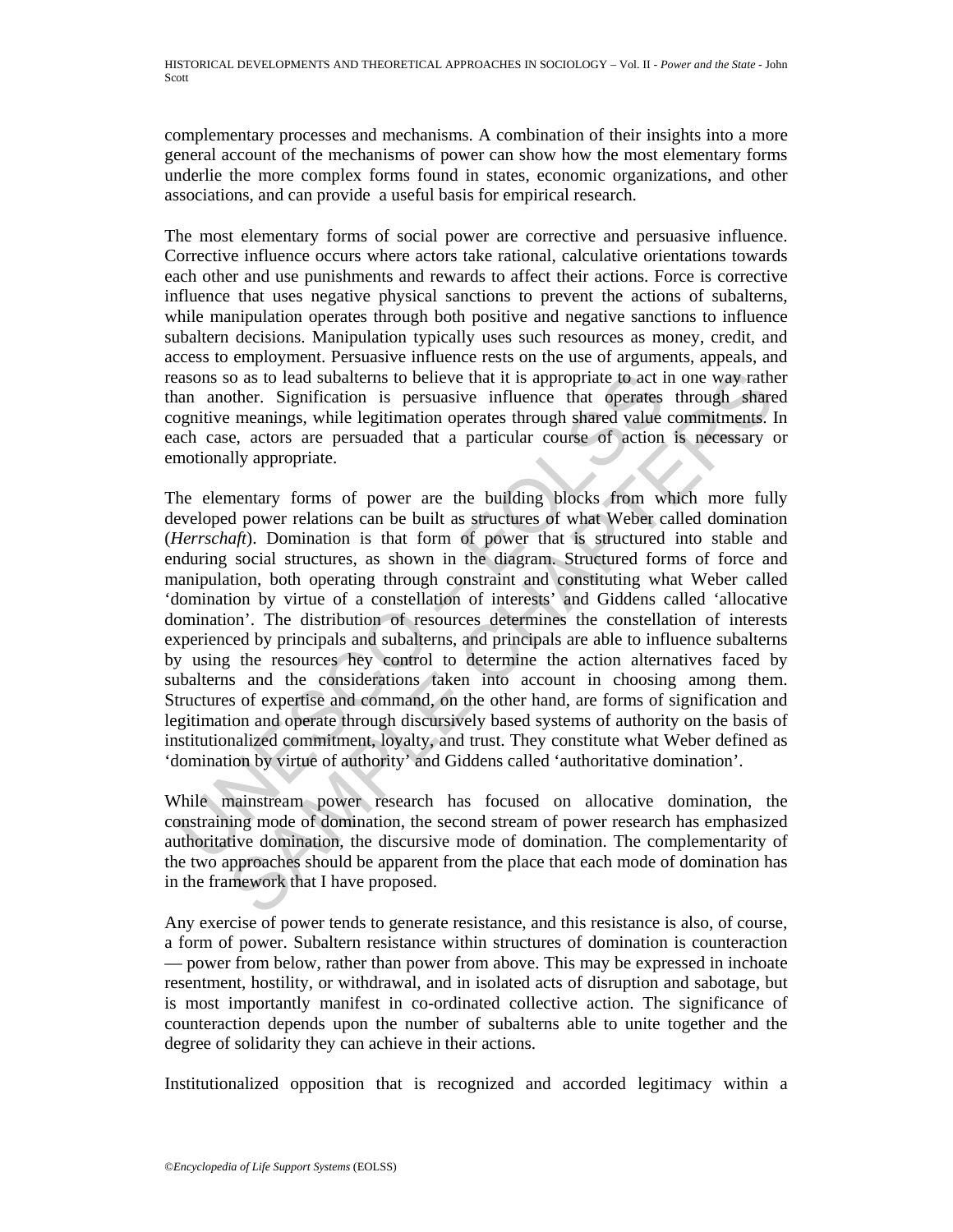structure of domination is 'pressure', and is collectively exercised by pressure groups. Where subaltern counteraction occurs outside the formal institutions of power, posing a challenge to these structures, it can be called 'protest'. Collective protest is subaltern resistance exercised as a counter-mobilization to established structures of domination. Pressure and protest overlap in concrete situations. Protest groups that attain some of their goals may accommodate themselves to the power structure and transform themselves into pressure groups and their protest may be transformed into more subdued resistance. Similarly, pressure groups that are frustrated in their actions and become increasingly confrontational or that are subverted from within may be radicalized as protest groups

# TO ACCESS ALL THE **15 PAGES** OF THIS CHAPTER,

Visit: http://www.eolss.net/Eolss-sampleAllChapter.aspx

#### **Bibliography**

- - -

Bachrach, P. and Baratz, M (1970) *Power and Poverty*. New York: Oxford University Press. [This is a classic critical study of power that introduces the idea of the two faces of power.]

Dahl, Robert (1961) *Who Governs?* New Haven: Yale University Press. [An important and influential study of power in a local community that established the pluralist perspective on power.]

TO ACCESS ALL THE 15 PAGES OF THIS CHAIN Visit: http://www.colss.net/Eolss-sampleAllChapter<br>
biliography<br>
achrach, P. and Baratz, M (1970) *Power and Poverty*. New York: Oxford Univers<br>
achrach, P. and Baratz, M (1970) *Po* **TO ACCESS ALL THE 15 PAGES OF THIS CHA[PTER](https://www.eolss.net/ebooklib/sc_cart.aspx?File=E6-99A-19),**<br>
Visit: http://www.eolss.net/Eolss-sample All Chapter.aspx<br>
thy<br>
P. and Baratz, M (1970) *Power and Poverty*. New York: Oxford University Press. [This is<br>
eta (1961) *Who Gove* Domhoff, G. William (1979) *The Powers That Be: Processes of Ruling Class Domination in America*. New York: Vintage. [An important study of the relationship between class and power in America by the leading exponent of the critical class perspective.]

Domhoff, G. William (1998) *Who Rules America? Power and Politics in the Year 2000*. Mountain View: Mayfield Publishing. [The latest edition of a classic study of national power in the United States, first published in 1967.]

Jessop, Bob (1990) *State Theory: Putting the Capitalist State in Its Place*. Cambridge: Polity Press. [A comparative study of theories of the state. A demanding but valuable argument.]

Lukes, Steven (1974(2004)) *Power: A Radical View, 2nd Revised Edition*. London: Palgrave Macmillan. [A very influential study that introduced the idea of the third dimension of power relations. The latest edition reflects on the debate surrounding this argument.]

Miliband, Ralph (1969) *The State in Capitalist Society*. London: Weidenfeld and Nicolson. [A Marxist study of class and power in Britain. A useful companion to the work by Domhoff on the US.]

Mills, C. Wright (1956) *The Power Elite*. New York: Oxford University Press. [The path-breaking study of national power from an elitist perspective. Still a standard source of reference for debates on class, elites, and power.]

Scott, John (ed.) (1994) *Power*. Four Volumes. London: Routledge. [A selection of key contributions on power, state, and elites. The book includes papers by many of the authors discussed in this article.]

Scott, John (ed.) (1990) *The Sociology of Elites,* Three Volumes. Cheltenham: Edward Elgar Publishing. [A collection of classic sources on elite theory and on studies of economic and political elites. The book includes papers by many of the authors discussed in this article.]

Scott, John (1991) *Who Rules Britain?* Cambridge: Polity Press. [A study of class and power in Britain